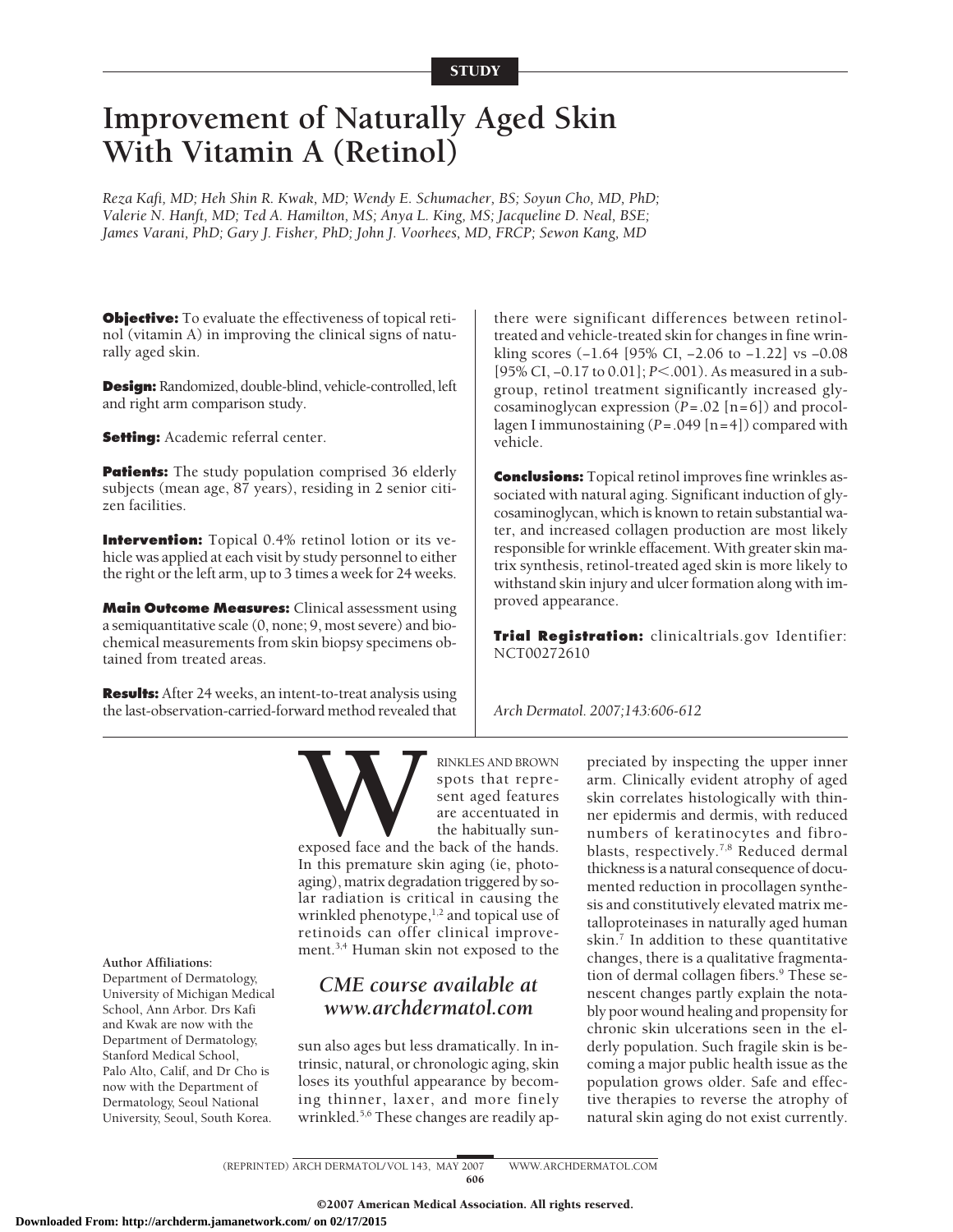This reflects our limited understanding of the natural skin aging process, as well as significant logistical challenges in conducting clinical studies in the geriatric population.

Among the clinical features of photoaging, wrinkles have been a focus of extensive studies over the past decade. Compared with sun-protected skin, such as the buttock, photoaged skin has less procollagen formation.<sup>10</sup> Wellestablished treatments for photoaging, such as carbon dioxide laser resurfacing<sup>11</sup> or topical retinoic acid,<sup>12,13</sup> stimulate procollagen synthesis and increase the mature collagen band in the high dermis (papillary dermis).<sup>14</sup> This increase in dermal collagen is associated with wrinkle effacement. Because accelerated skin aging due to excessive sun exposure has marked collagen deficiency and effective treatments for photoaging promote procollagen synthesis, we hypothesized that similar therapies might also improve the collagen deficiency found in intrinsic aging. For intrinsically aged skin, however, use of ablative lasers such as carbon dioxide is not feasible because it induces significant wounding that takes several weeks to heal. Topical retinoic acid and tazarotene, both approved for the treatment of photoaging, are not suitable for use in geriatric populations either because they consistently induce skin irritation at application sites. $4,12,15$ 

All-*trans*-retinol is a precursor to retinoic acid. When applied to human skin, it penetrates and is sequentially oxidized to retinoic acid, causing retinoic acid–like effects.16 However, compared with retinoic acid, the ability of retinol to induce skin irritation is notably less, at least according to a 4-day patch test (an occlusive treatment).<sup>16,17</sup> Thus, retinol has the potential to deliver retinoic acid–like effects to human skin with improved tolerability. We report herein a geriatric clinical study (patients 80 years or older only) assessing the effectiveness of topical retinol in effacing fine wrinkling as a clinical end point for reversal of skin atrophy. This clinical observation is complemented by molecular measurements of procollagen and glycosaminoglycan (GAG).

#### METHODS

## **SUBJECTS**

The protocol was approved by the University of Michigan Medical School institutional review board, and written informed consent was obtained from all subjects prior to enrollment. Eligible patients were 80 years or older, in relatively good health, and without active skin diseases involving the upper extremities. Forty-four subjects were screened for the study from March 2001 until December 2002. The last visit by a subject occurred in August 2002. A total of 36 subjects with a minimum age of 80 years from 2 senior citizen centers were enrolled in the study, and 23 subjects completed the entire study. The mean age was 87 years (range, 80-96 years), and the male-female ratio was 1:2.5. Exclusion criteria included topical corticosteroid or other topical drug use 2 weeks prior to study entry and hormone therapy for women 6 months prior to the study.

### **TREATMENT**

Treatment areas consisted of upper inner (sun-protected) portions of the arms bilaterally (0.4% retinol [vitamin A] lotion was applied to one arm and its vehicle lotion was applied to the contralateral arm). Assignment of treatment was made through a computer-generated randomization code. Approximately 2 mL each of retinol and vehicle lotion were drawn via syringe and applied to the arm at each treatment session. These unoccluded topical retinol applications were performed up to 3 times per week (Monday, Wednesday, and Friday) for 24 weeks. The treated areas were not subsequently covered with clothing. Unblinded study personnel not involved in the evaluation of study subjects traveled to the 2 residential sites 3 times a week for 24 weeks to administer treatments in midafternoons. For subjects who experienced skin irritation or excessive dryness, treatments were discontinued for 1 or more treatment sessions until symptoms decreased. Subjects with unresolved irritation after 2 weeks without treatment were terminated from the study.

## **RETINOL FORMULATION AND BIOACTIVITY**

Retinol was formulated in the laboratory of 1 of the investigators (G.J.F.) by combining a 41% retinol solution in 55% polysorbate 20 in sufficient proportions with fragrance-free Norwegian Formula Neutrogena Body Moisturizer (Ortho-Neutrogena Co, Los Angeles, Calif) to yield a 0.4% retinol lotion. The vehicle was similarly prepared with 55% polysorbate 20 solution in Norwegian Formula Neutrogena Body Moisturizer. There were no discernable differences in color, odor, or consistency between the active lotion with retinol and the placebo lotion control. A stability study in our laboratory using high-performance liquid chromatography demonstrated that more than 90% of 0.4% retinol remained in the moisturizer 3 months after preparation. Therefore, 0.4% retinol lotion and vehicle were formulated every 2 months to ensure that adequate amounts of the active ingredient were present throughout the study. Both 0.4% retinol lotion and its vehicle were placed in dark glass containers covered with foil to eliminate transmission of UV radiation and stored at 4°C.

A separate bioactivity study using this 0.4% retinol formulation was also conducted on 5 healthy nongeriatric volunteers. This protocol was also approved by our institutional review board, and written informed consent was obtained from the subjects prior to enrollment. The *CRABPII* gene contains a retinoic acid–responsive element.18 Its messenger RNA (mRNA) is induced by topical application of retinoids dosedependently, thus serving as a reliable reporter of retinoid action.16,19 Retinol lotion, its vehicle, 0.1% retinoic acid in ethanolpropylene glycol (positive control), and ethanol-propylene glycol (negative control) were applied on buttock skin, and a biopsy from each treatment site was obtained after 24 hours. *CRABPII* mRNA levels were measured with quantitative realtime reverse transcriptase–polymerase chain reaction (RT-PCR), as previously described.<sup>20</sup>

## **CLINICAL EVALUATIONS**

Evaluations were performed by 2 blinded dermatologists (V.N.H. and S.K.) at baseline and then at weeks 2, 4, 8, 16, and 24. Clinical evaluations of the upper inner arms were based on (1) tactile roughness, (2) fine wrinkling, and (3) overall severity. Each of these parameters was graded on a semiquantitative scale from 0 to 9 (0, none; 1-3, mild; 4-6, moderate; and 7-9, severe). Fine wrinkling was the primary outcome measure, while the overall severity was secondary. At each visit, subjects were also evaluated for signs of cutaneous irritation such as erythema, peeling, pruritus, burning and/or stinging, and dryness on a similar 9-point scale. Photographs of treatment areas were obtained at

(REPRINTED) ARCH DERMATOL/ VOL 143, MAY 2007 WWW.ARCHDERMATOL.COM 607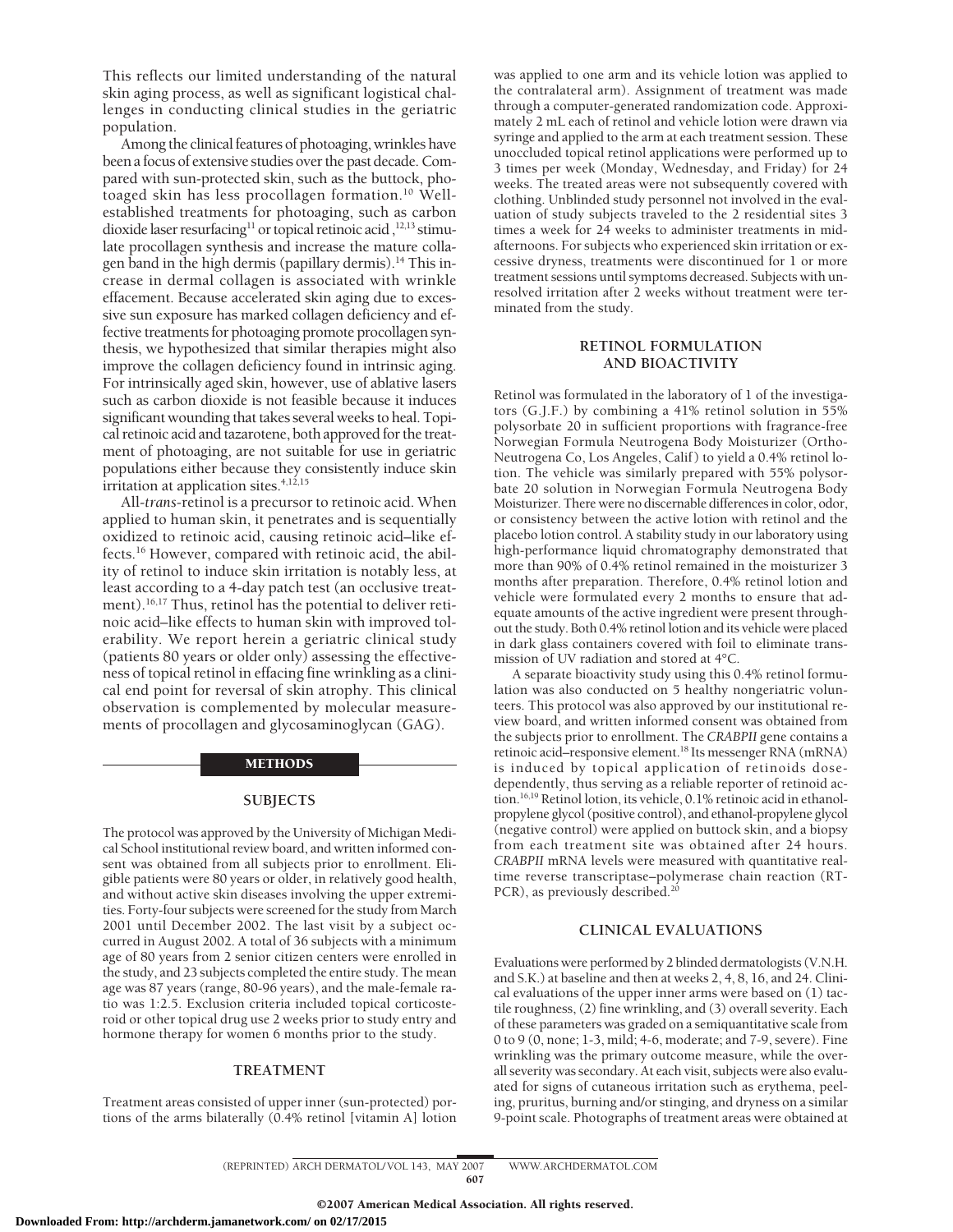

**Figure 1.** Induction of *CRABPII* messenger RNA by 0.4% retinol preparation in human skin in vivo (n=5). Error bars indicate standard error. \**P*<.05 vs control.



**Figure 2.** Topical retinol reduces the fine wrinkling in chronologically aged skin (n=23). Error bars indicate standard error. \**P*<.01 vs vehicle. †*P*<.001 vs vehicle.

baseline and weeks 2, 4, 8, 16, and 24. For standardization, subjects were asked to stand erect and extend their arms 90º from the trunk laterally and gently place their hands (palm surface down) on a vertically placed pole.

## **SKIN BIOPSY SPECIMENS**

Four-millimeter punch biopsy specimens were taken from the upper inner arms on both retinol- and vehicle-treated arms at baseline and again at week 24. Biopsy specimens at week 24 were taken at least 2 cm away from the baseline biopsy sites to avoid inadvertent sampling of scar tissue. Biopsy specimens from each patient were assigned, through a randomization code, to one of several laboratory assays (immunohistologic and Western blot analyses, real-time RT-PCR, and transmission electron microscopy). Owing to a relatively small sample size in each category ( $\leq$ 6 subjects), significant differences in measurements were not observed in most. Only the results of statistically significant effects are reported herein. Biopsy specimens for immunohistochemical analysis and GAG quantification were embedded in optimal cutting temperature medium and stored at −70°C until use. For type I procollagen immunostaining, 7-µm sections were cut and reacted with SP1.D8 monoclonal antibody (1.8 µg/mL, from the University of Iowa Department of Biological Sciences, Iowa City), as previously described.10 SP1 staining within the dermis was quantified using Image-Pro Plus software (Media Cybernetics, Silver Spring, Md).

Data were expressed as the percentage of dermal area stained. For GAG determination, eight 50-µm sections were combined, washed with 50mM Tris (pH 8.0), digested with protease (500 µg/mL) (Sigma, St Louis, Mo), centrifuged for 15 minutes at 10 000*g*, and the supernatant assayed for GAG using a Blyscan Assay Kit (Biocolor Ltd, Belfast, Ireland) with the supplied GAG standard. Data were expressed as GAG (in micrograms) per volume (in microliters). *CRABPII* mRNA levels in skin samples were quantified by real-time RT-PCR, as previously described.21,22 Forward and reverse primers and probe were 5'-CAAGACCTCGTGGACCAGAGA-3', 5'-ACCCTGGTG-CACACAACGT-3, and 6FAM-TCCGCCGTCATGGTCAG-GATCAGTTC, respectively.

## **STATISTICAL ANALYSIS**

Comparisons of clinical end points between vehicle- and retinoltreated skin were made with the paired *t* test. Subjects who withdrew prior to completion of the study had their last available global evaluation carried forward to week 24. Summary data are represented as mean±SE. All *P* values are 2 tailed. The data were analyzed using SAS analytic software (version 8.2, SAS Institute Inc, Cary, NC).

A sample size of 36 provides a power level of 0.80 in detecting a difference of 0.5 units on the overall global response scale between treated and untreated skin, with a type I error rate of 0.05 for a 2-tailed hypothesis, assuming a standard deviation of differences to be 1.0. This assumption was based on previous data from similar studies in photoaging.

## **RESULTS**

A total of 36 subjects were enrolled in the study. All were white with skin phototypes I or II. Eighteen were randomized to receive 0.4% retinol lotion on the right arm and 18 were randomized to receive lotion alone on the left arm. Among the 36 subjects, 23 completed the entire study and 13 withdrew prior to completion. Five subjects withdrew because of cutaneous irritation and/or pruritus  $(n=3)$ , broken arm  $(n=1)$ , and broken hip  $(n=1)$ . Six subjects discontinued because of personal reasons, 1 withdrew owing to a protocol violation, and 1 subject died during the treatment period from a cause unrelated to the study.

## **RETINOL BIOACTIVITY RESULTS**

Unoccluded application of 0.4% retinol lotion to normal human skin induced *CRABPII* mRNA 3-fold over its vehicle treatment  $(P<.05; n=5)$ . This magnitude of *CRABPII* mRNA induction was comparable to that seen with 0.1% retinoic acid, indicating retinol's ability to penetrate human skin and cause retinoid induced molecular changes (**Figure 1**).

## **CLINICAL RESULTS**

At baseline, clinical severity of the upper inner arms was similar between the left and right sides. For fine wrinkling, arms assigned to retinol treatment had a mean score of 7.25 (95% CI, 7.03 to 7.47) and those assigned to vehicle treatment, 7.22 (95% CI, 7.01 to 7.43). An analysis of all patients using the last-observationcarried-forward method revealed that retinol treatment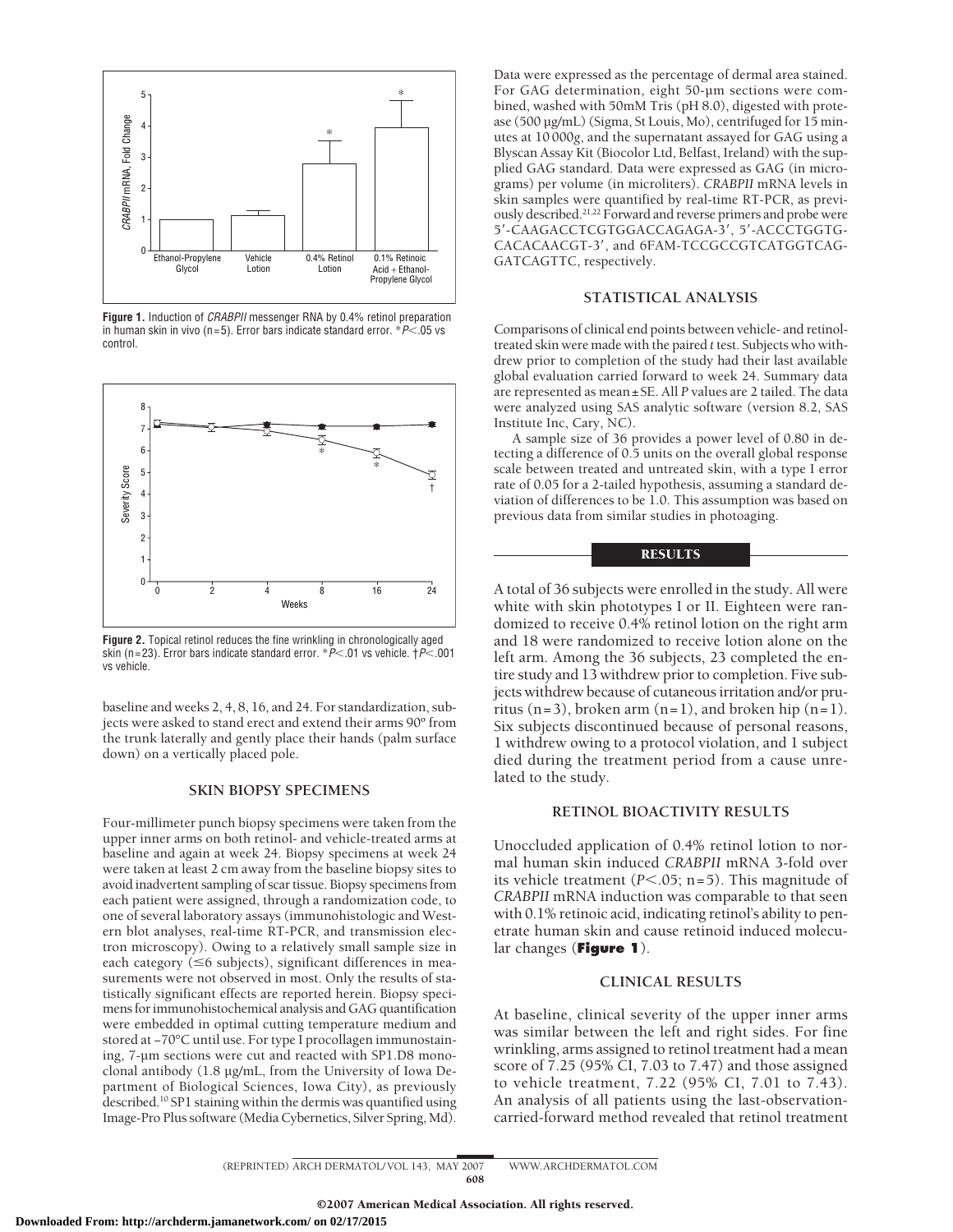

**Figure 3.** Clinical appearance of upper inner arms at baseline and end of study from 2 representative subjects (A and B; E and F). Magnifications (original magnification  $\times$ 3.5) of the areas outlined with rectangles are also shown (C and D; G and H).

significantly reduced the fine wrinkling scores compared with vehicle treatment (−1.64 [95% CI, −2.06 to −1.22] vs −0.08 [95% CI, −0.17 to 0.01]; *P*.001 [N=36]). In an analysis restricted to patients completing the study  $(n=23)$ , the reduction in fine wrinkling was evident beginning at week 4 and continued through week 24

(**Figure 2**). Representative examples of clinical responses are seen in **Figure 3**.

Improvement in tactile roughness and overall severity in chronologically aged skin was also seen with retinol treatment. After 24 weeks, intent-to-treat analyses demonstrated significant differences between retinol-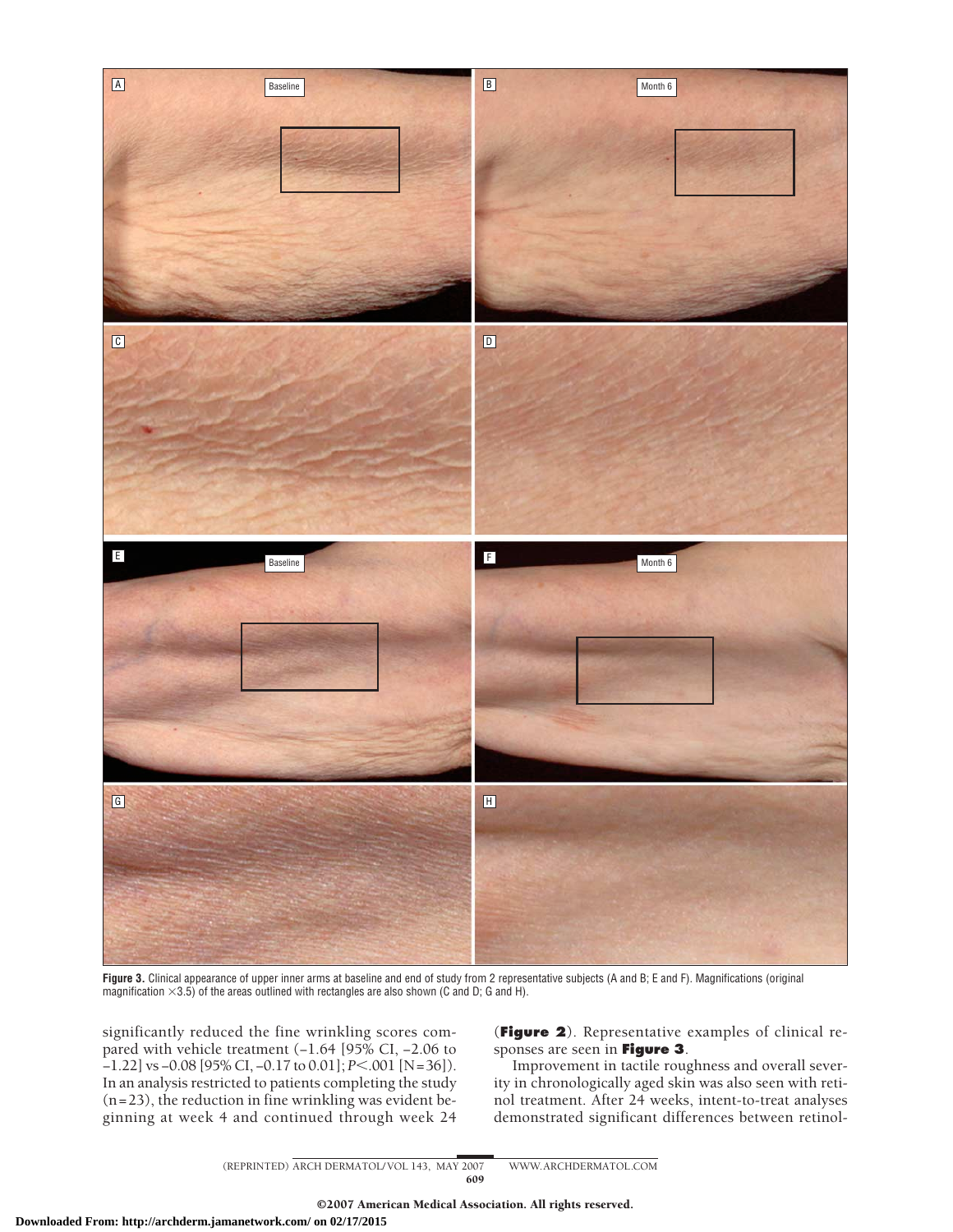| Variable          | <b>Baseline Score</b> | Score at Week 24      | <b>Change in Score at Week 24</b> | P Value |
|-------------------|-----------------------|-----------------------|-----------------------------------|---------|
| Tactile roughness |                       |                       |                                   |         |
| Retinol           | 4.64 (4.09 to 5.19)   | 4.11 (3.57 to 4.65)   | $-0.53$ ( $-0.73$ to $-0.33$ )    | < 0.01  |
| Vehicle           | 4.64 (4.09 to 5.19)   | $4.64$ (4.09 to 5.19) | $0.00$ (0.00 to 0.00)             |         |
| Fine wrinkling    |                       |                       |                                   |         |
| Retinol           | 7.25 (7.03 to 7.47)   | 5.61 (5.14 to 6.08)   | $-1.64$ ( $-2.06$ to $-1.22$ )    | < 0.01  |
| Vehicle           | 7.22 (7.01 to 7.43)   | 7.14 (6.91 to 7.37)   | $-0.08$ ( $-0.17$ to 0.01)        |         |
| Overall severity  |                       |                       |                                   |         |
| Retinol           | 6.94 (6.75 to 7.14)   | $5.69$ (5.24 to 6.14) | $-1.25$ ( $-1.63$ to $-0.87$ )    | < 0.01  |
| Vehicle           | 6.92 (6.73 to 7.10)   | 6.97 (6.77 to 7.17)   | $0.06$ (-0.02 to 0.14)            |         |

\*Data are given as mean score (95% confidence interval).



**Figure 4.** Topical retinol induces glycosaminoglycan (GAG) expression in chronologically aged skin ( $n=6$ ). Values are ratios of levels in the retinol or vehicle at baseline and week 24. \**P*=.04 vs baseline. Values in retinol-treated skin are expressed as fold change from vehicle-treated skin at baseline and again at week 24. After 24 weeks, the GAG levels in retinol-treated skin were 40% higher, on average, than in vehicle-treated skin (*P*=.02).

treated and vehicle-treated skin for changes in tactile roughness scores (−0.53 [95% CI, −0.73 to −0.33] vs 0.00 [95% CI, 0.00 to 0.00]; *P*<.001 [N=36]) and in the overall severity scores (−1.25 [95% CI, −1.63 to −0.87] vs 0.06 [95% CI, −0.02 to 0.14]; *P*.001 [N=36]) (**Table**).

## **ADVERSE REACTIONS**

Overall, topical retinol was well tolerated by the subjects. By week 24, most subjects reported some degree of cutaneous irritation on the retinol-treated arm, including erythema  $(n=18)$ , peeling  $(n=16)$ , pruritus  $(n=12)$ , dryness  $(n=14)$ , and burning and/or stinging  $(n=3)$ . However, most adverse reactions to the retinol were rated as mild. In 3 subjects, cutaneous reactions and/or symptoms were severe enough to withdraw consent.

## **BIOCHEMICAL RESULTS**

Compared with vehicle, retinol treatment induced a significant increase in GAG expression (*P*=.02 [n=6]) (**Figure 4**). In addition, a significant increase in procollagen I immunostaining from baseline to week 24 was observed in the retinol-treated arm compared with the vehicle-treated arm (*P*=.049 [n=4]) (**Figure 5**).

**COMMENT** 

The age of the population is rapidly increasing. It is estimated that by the year 2040, greater than 30% of the US population will be older than 55 years, more than doubling its current level.<sup>23</sup> This increase in population age will be accompanied by greater demands on health care resources. Poor wound healing and propensity to form nonhealing ulcers (eg, decubitus ulcers), in addition to development of skin cancers, are considerable dermatologic issues in the elderly population. These clinical features of increased skin fragility are believed to result from cutaneous atrophy. Therefore, a safe and effective approach to increase the dermal matrix is desirable.

As human skin naturally ages, it becomes thin, lax, and finely wrinkled. Of these changes, fine wrinkles are most easily appreciated clinically, with severity correlating strongly with age.<sup>24</sup> We have demonstrated through this randomized controlled clinical trial that topical 0.4% retinol improves the clinical appearance of naturally aged human skin. This clinical improvement was accompanied by an increase in 2 matrix molecules, procollagen I, and GAG.

In our study, the fine wrinkles of intrinsic aging began to efface after 4 weeks of retinol use, with continued improvement throughout the study period of 24 weeks. This is a faster response in wrinkle effacement than that observed in photoaging. Typically, at least 2 to 3 months of topical retinoic acid therapy is needed before significant improvement in wrinkles or photoaging is noted.12,25,26 The time-course differential in wrinkle effacement may reflect differences in the nature of wrinkles between photoaging and intrinsic aging and/or severity of the matrix deficiency to be overcome by retinoids.

Occurring within the first month of retinoic acid treatment, there is an increase in GAG (hyaluronic acid) in the epidermis of photoaged skin.3,27 As a hygroscopic material, GAG possesses the capacity to bind water roughly 1000 times its own weight.<sup>28</sup> Well-established tactile smoothening of photoaged skin by topical retinoic acid is believed to be mediated by induced GAG retaining water in the superficial cutaneous compartment. In our study on intrinsic aging, measurement of GAG was performed prior to and after a 6-month treatment course with retinol. As a precursor to retinoic acid, retinol is expected to induce GAG early in the treatment course like reti-

<sup>(</sup>REPRINTED) ARCH DERMATOL/ VOL 143, MAY 2007 WWW.ARCHDERMATOL.COM 610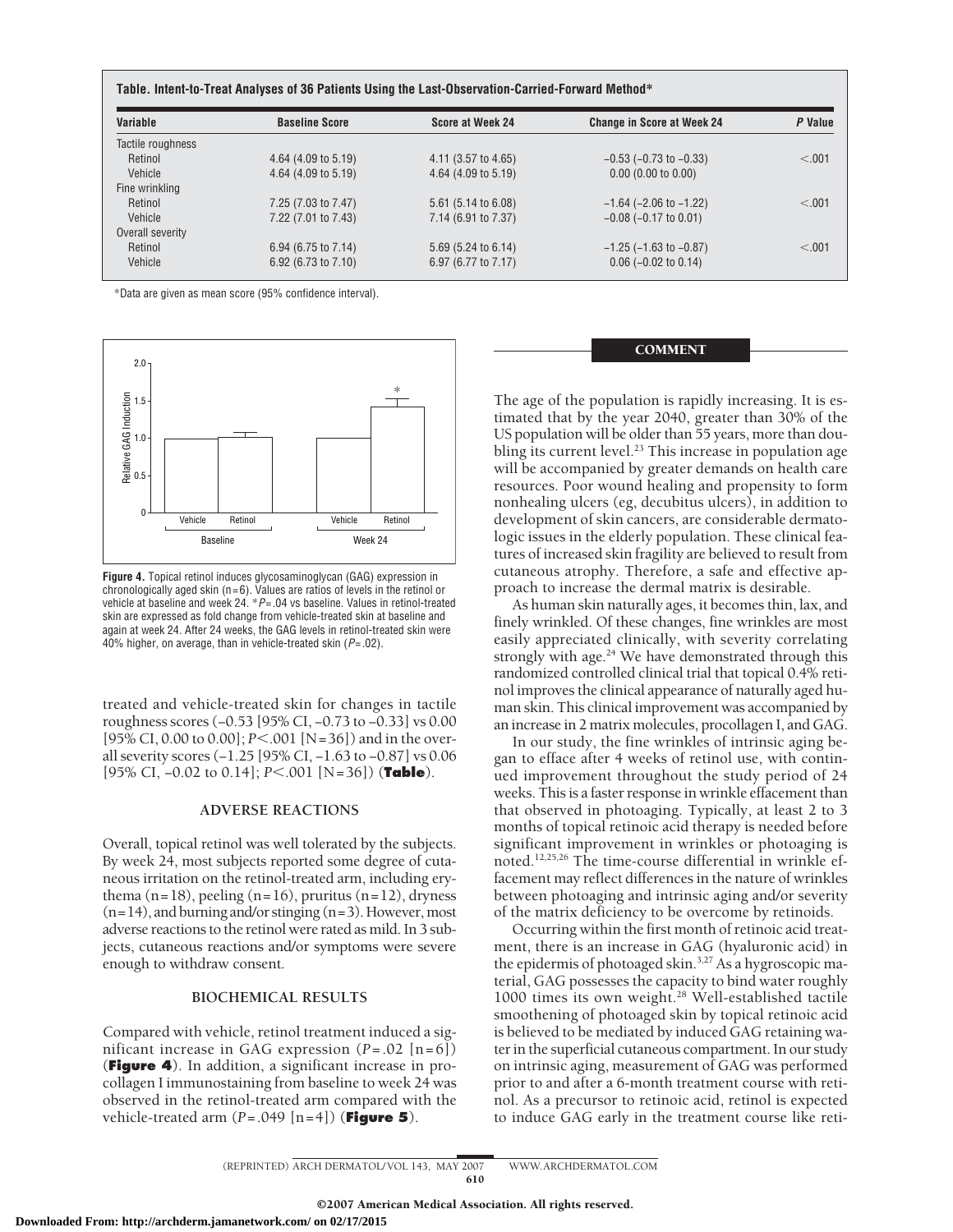

**Figure 5.** Topical retinol induces type I procollagen protein in chronologically aged skin. Baseline and 24 weeks after retinol- or vehicle-treated skin was analyzed for type I procollagen by immunohistologic analysis (SP1 staining [reddish-brown color represents immunostaining], original magnification  $\times$ 20). Panels A and B are from 2 representative subjects. Panel C summarizes quantitation (percentage of the dermis stained by SP1) of procollagen type I immunostaining (n=4). Error bars indicate standard error. \**P*=.049 for retinol vs control in the difference of percentage of area staining from baseline to week 24.

noic acid. Thus, the early effacement of fine wrinkles of natural aging brought on by topical retinol is most likely due in part to GAG.

Besides GAG, procollagen I was significantly induced by retinol treatment. The paucity of procollagen I immunostaining at baseline indicates that there is minimal synthesis of collagen in intrinsically aged skin. Our study demonstrates that unoccluded treatment of retinol can stimulate procollagen synthesis in aged human skin. In photoaged human skin treated with topical retinoic acid for an extended length of time  $(>2$  years on average), we now have evidence that mature collagen matrix is deposited in the high dermis.<sup>14</sup> It is expected that a similar process will occur in intrinsically aged skin treated with retinol. Such skin may withstand skin breakdown and ulcer formation to a greater degree than untreated skin.

Of the 36 subjects enrolled in our study, 11 were assessed 12 weeks after the therapy was discontinued (week 36). Although the difference in fine wrinkle severity score had lessened between the retinol- and vehicle-treated sides, it remained statistically significant (data not shown). By week 48, 24 weeks after the discontinuation of retinol treatment, no significant differences remained between the 2 sides. In photoaging, a similar relapse in effaced wrinkling caused by retinoic acid treatment has been reported.29

Our retinol preparation was relatively well tolerated by the elderly subjects. Despite the known relatively low irritation potential of retinol,<sup>16</sup> we deliberately erred on the conservative side in administering topical treatments to maximize subject retention and tolerability in this fragile population. If there was any question or concern of excessive irritation, pruritus, or erythema, our trained treatment providers were instructed to withhold further topical application until the cutaneous reaction and symptoms abated or improved. These signs and symptoms (ie, retinoid dermatitis) have always been a source of potential bias in topical retinoid trials. Our gentle treatment approach minimized cutaneous reactions evident during patient evaluations and served to reduce but not totally eliminate the possibility of bias and deblinding. Indeed, although up to 3 treatment sessions per week were planned, our patients received a mean of 1.6 applications weekly. We suspect that with a more aggressive treatment regimen, greater clinical effects and more robust biochemical changes would have been observed.

In summary, topical retinol is a promising and safe treatment to increase the dermal matrix of aged skin and improve clinical features associated with atrophic wrinkled skin. By increasing the dermal matrix of elderly skin, the substantial morbidity caused by poor wound healing and chronic ulcer formation may be reduced.

## **Accepted for Publication:** October 19, 2006.

**Correspondence:** Sewon Kang, MD, University of Michigan Medical School, Department of Dermatology, 1910 Taubman Center, 1500 E Medical Center Dr, Ann Arbor, MI 48109 (swkang@med.umich.edu).

**Author Contributions:** *Study concept and design:* Kafi, Neal, Varani, Fisher, Voorhees, and Kang. *Acquisition of data:* Kafi, Kwak, Schumacher, Cho, Neal, Varani, Fisher, and Kang. *Analysis and interpretation of data:* Kafi, Kwak, Hamilton, King, Varani, Fisher, Voorhees, and Kang. *Drafting of the manuscript:* Kafi, Kwak, Schumacher, Neal, and Kang. *Critical revision of the manuscript for important intellectual content*: Kafi, Cho, Hamilton, King, Va-

(REPRINTED) ARCH DERMATOL/ VOL 143, MAY 2007 WWW.ARCHDERMATOL.COM 611